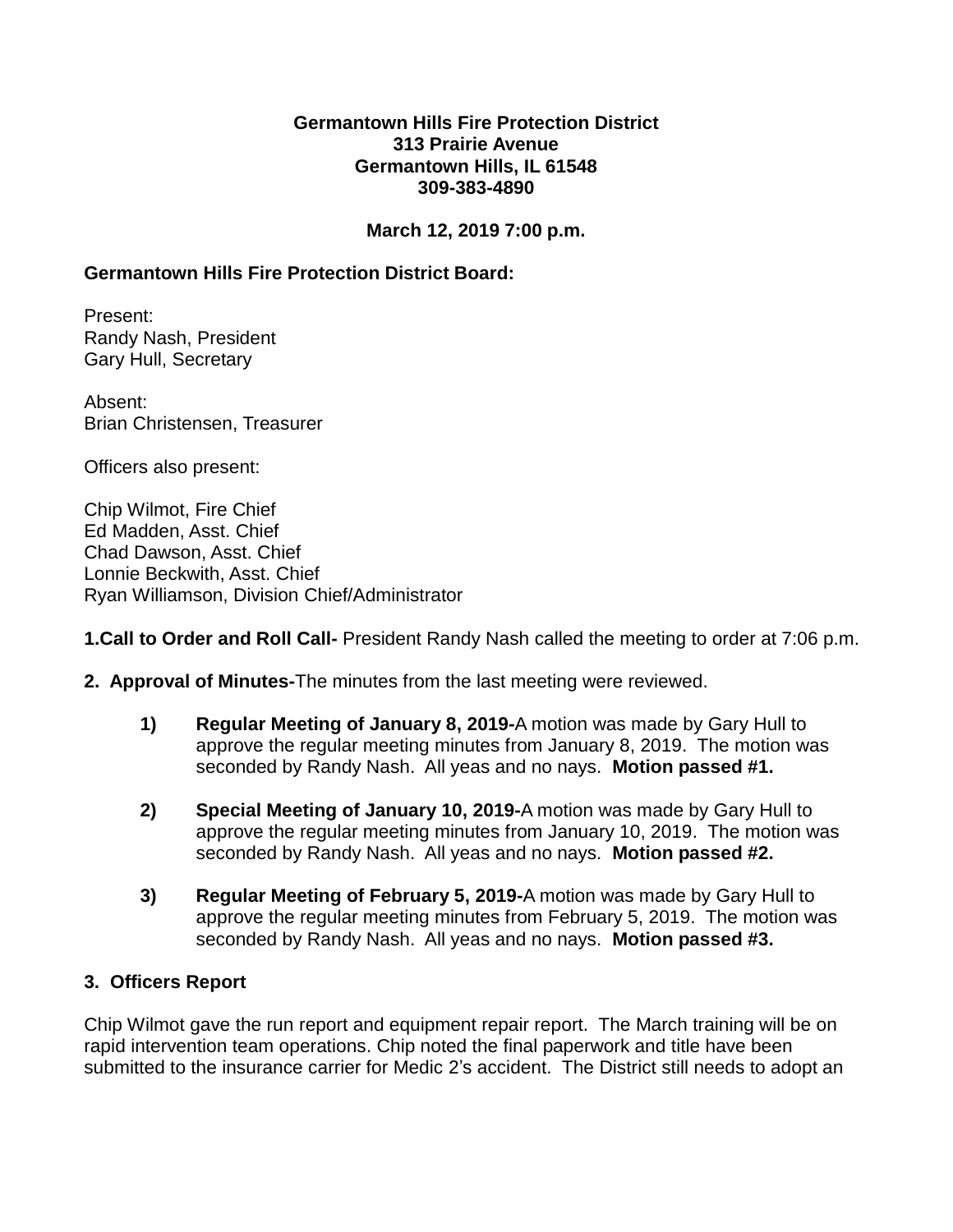ordinance for reimbursement from statewide and/or out of state responses. The Easter Egg Hunt will be on April 13<sup>th</sup> weather permitting.

Chad Dawson stated the EMS training is on BLS meds.

Ed Madden reported on some training at the Peoria Fire Tower in May and some additional training in June or July on auto extrication.

#### **4. Old Business**

### **1) Discussion and possible action regarding replacement of the corporate credit card**

Randy Nash stated we have the paperwork to complete the process once Brian Christensen gets back into town.

### **2) Discussion and possible action regarding the purchase of medical equipment**

The board agreed to wait until May 1<sup>st</sup> to purchase the medical equipment.

### **3) Discussion and possible action regarding the opening of additional bank accounts for reserve funds**

This will be deferred until next month.

#### **5. New Business**

## **1) Discussion only regarding development of the budget for the next Budget and Appropriation Ordinance.**

Chip Wilmot is starting to work on the new numbers.

## **2) Discussion and possible action regarding a revised Budget and Appropriation Ordinance for this Fiscal Year.**

This action item is not needed.

## **3) Discussion and possible action regarding submission of names for reappointment of appointed trustees whose terms expire in 2019**

Gary Hull is willing to be reappointed.

Randy Nash thanked Ryan Williamson for all of his additional work he has done lately with getting the new ambulance.